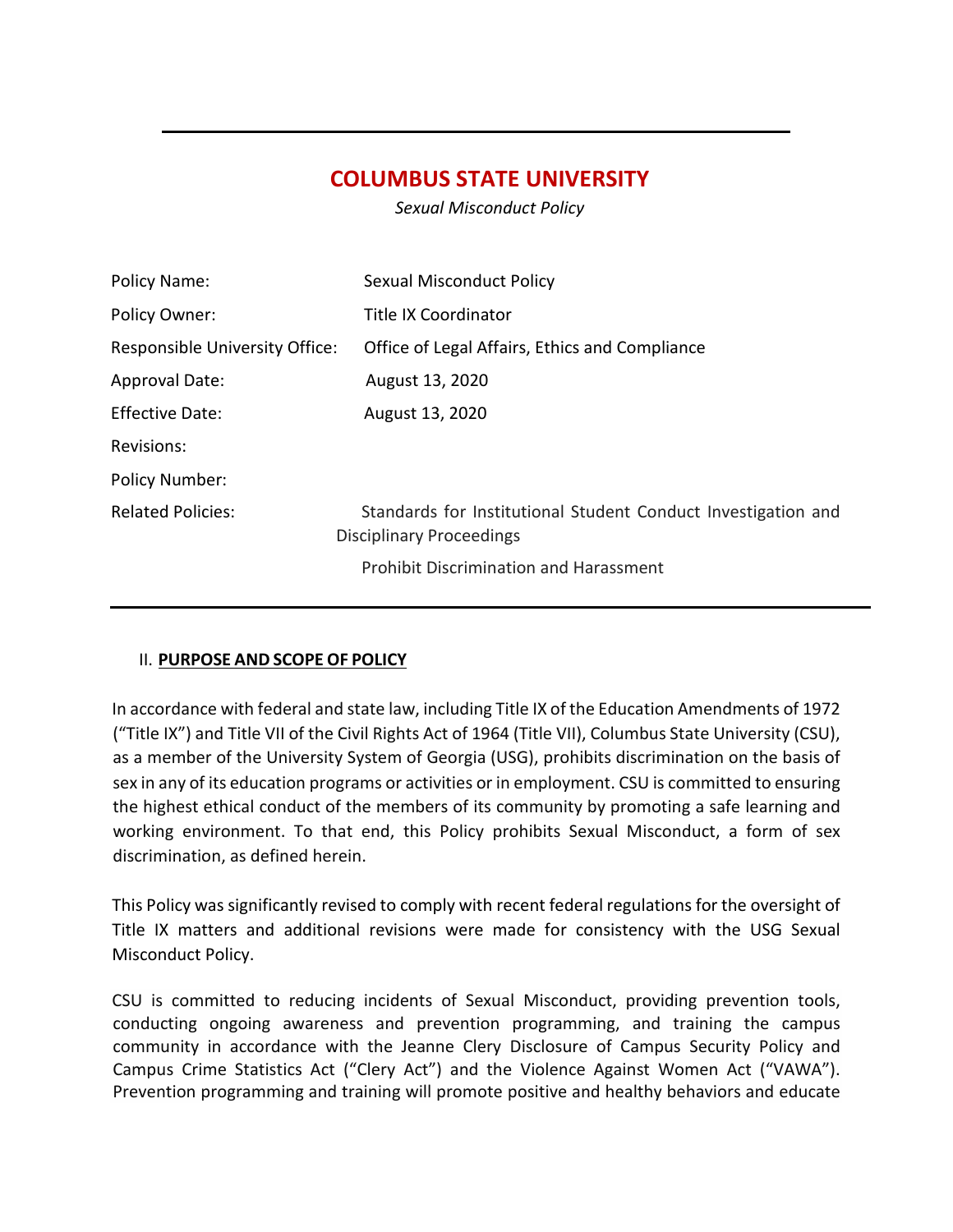the campus community on consent, sexual assault, sexual harassment, alcohol and drug use, dating violence, domestic violence, stalking, bystander intervention, and reporting.

When Sexual Misconduct does occur, all members of the CSU community are strongly encouraged to report it promptly through the procedures outlined in this Policy. The purpose of this Policy is to ensure due process and compliance addressing sexual misconduct. This Policy is not intended to infringe or restrict rights guaranteed by the United States Constitution including free speech under the First Amendment, or the due process clauses of Fifth and Fourteenth Amendments.

#### III. **DEFINITIONS**

**Community:** Students, faculty, and staff, as well as contractors, vendors, visitors, and guests.

**Complainant:** An individual who is alleged to have experienced conduct that violates this Policy.

**Confidential Employees:** CSU employees who have been designated by CSU to speak with a Complainant or Respondent in confidence. Confidential Employees must only report that the incident occurred and provide date, time, location, and name of the Respondent (if known) without revealing any information that would personally identify the alleged victim. This minimal reporting must be submitted in compliance with Title IX and the Clery Act. Confidential Employees may be required to fully disclose details of an incident in order to ensure campus safety.

**Consent:** Words or actions that show a knowing and voluntary willingness to engage in mutually agreed-upon sexual activity. Consent cannot be gained by force, intimidation or coercion; by ignoring or acting in spite of objections of another; or by taking advantage of the incapacitation of another where the Respondent knows or reasonably should have known of such incapacitation. Minors under the age of 16 cannot legally consent under Georgia law.

Consent is also absent when the activity in question exceeds the scope of consent previously given. Past consent does not imply present or future consent. Silence or an absence of resistance does not imply consent. Consent can be withdrawn at any time by a party by using clear words or actions.

**Dating Violence:** Violence committed by a person who is or has been in a social relationship of a romantic or intimate nature with the Complainant. The existence of such relationship shall be determined based on the totality of the circumstances including, without limitation to: (1) the length of the relationship; (2) the type of relationship; and (3) the frequency of interaction between the persons involved in the relationship.

Dating violence includes, but is not limited to, sexual or physical abuse or the threat of such abuse. Dating violence does not include acts covered under the definition of Domestic Violence.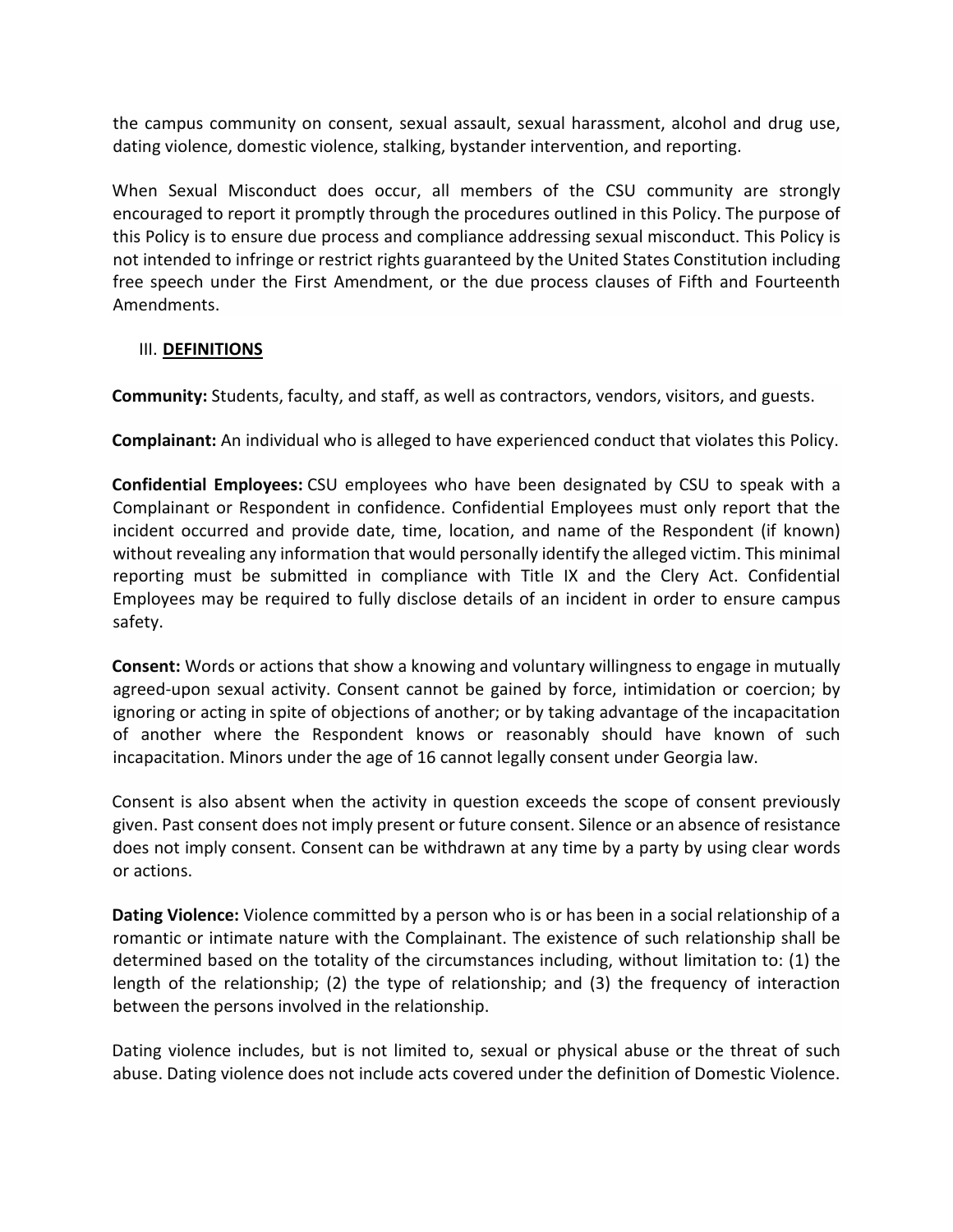**Domestic Violence:** Violence committed by a current or former spouse or intimate partner of the Complainant; by a person with whom the Complainant shares a child in common; by a person who is cohabitating with, or has cohabitated with, the Complainant as a spouse or intimate partner, or by a person similarly situated to a spouse of the Complainant.

**Evidence:** That which tends to prove or disprove something. Evidence can be received in any form including oral, tangible, written, visual. Federal Rules of Evidence are not applicable in these proceedings.

**Formal Complaint:** A written document filed by the Complainant or signed by the Coordinator alleging Sexual Misconduct, as defined herein, against a Respondent and requesting that the institution open an investigation.

**Incapacitation:** The physical and/or mental inability to make informed, rational judgments. It can result from mental disability, sleep or any state of unconsciousness, involuntary physical restraint, status as a minor under the age of 16, or from intentional or unintentional taking of alcohol and/or other drugs. Whether someone is incapacitated is to be judged from the perspective of an objectively Reasonable Person.

**Nonconsensual Sexual Contact:** Any physical contact with another person of a sexual nature without the person's consent. It includes but is not limited to the touching of a person's intimate parts (e.g., genitalia, groin, breasts, buttocks); touching a person with one's own intimate parts; or forcing a person to touch his or her own or another person's intimate parts. This provision also includes "Fondling" as defined by the Clery Act, which reads, "The touching of the private body parts of another person for the purpose of sexual gratification, forcibly and/or against that person's will or not forcibly or against the person's will in instances where the victim is incapable of giving consent because of his/her youth or because of his/her temporary or permanent mental or physical incapacity."

**Nonconsensual Sexual Penetration:** Any penetration of the vagina, anus, or mouth by a penis, object, tongue, finger, or other body part; or contact between the mouth of one person and the genitals or anus of another person. This provision also includes "Rape, Incest, and Statutory Rape" as defined by the Clery Act, which state, "Rape - Penetration, no matter how slight, of the vagina or anus with any body part or object, or oral penetration by a sex organ of another person, without the consent of the victim. Incest—Nonforcible sexual intercourse between persons who are related to each other within the degrees wherein marriage is prohibited by law. Statutory Rape—Nonforcible sexual intercourse with a person who is under the statutory age of consent."

**Privileged Employees:** Individuals employed by CSU to whom a Complainant may speak with in confidence, as provided by law. Disclosure to these employees will not automatically trigger an investigation against the Complainant's wishes. Privileged Employees include those providing counseling, advocacy, health, mental health, or sexual assault related services (e.g., sexual assault resource centers, campus health centers, pastoral counselors, campus mental health centers) or as otherwise provided by applicable law. Exceptions to confidentiality exist where the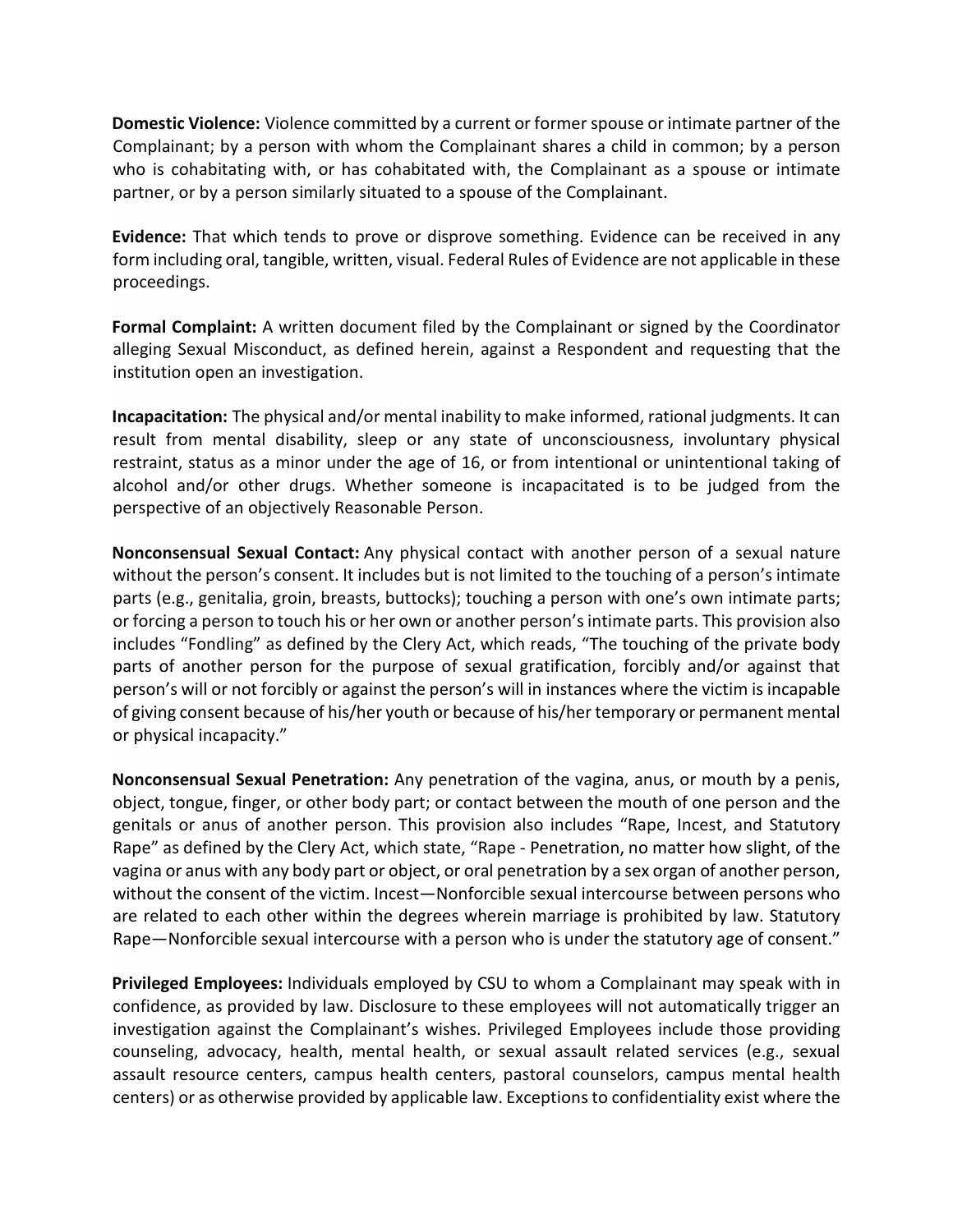conduct involves suspected abuse of a minor (in Georgia, under the age of 18) or otherwise provided by law, such as imminent threat of serious harm.

**Reasonable Person:** An individual who is objectively reasonable under similar circumstances and with similar identities to the person being evaluated by the institution.

**Reporter:** An individual who reports an allegation of conduct that may violate this Policy but who is not a party to the complaint.

**Respondent:** An individual who is alleged to have engaged in conduct that violates this Policy.

**Responsible Employees:** Those employees who must promptly and fully report complaints of or information regarding Sexual Misconduct to the Title IX Coordinator. Responsible Employees include any administrator, supervisor, faculty member, or other person in a position of authority who is not a Confidential Employee or Privileged Employee. Student employees who serve in a supervisory, advisory, or managerial role are in a position of authority for purposes of this Policy (e.g., teaching assistants, residential assistants, student managers, orientation leaders). Referred to as "Officials with Authority" in the May 2020 regulations.

**Sexual Exploitation:** Taking non-consensual or abusive sexual advantage of another for one's own advantage or benefit, or for the benefit or advantage of anyone other than the one being exploited. Examples of Sexual Exploitation may include, but are not limited to, the following:

- 1. Invasion of sexual privacy;
- 2. Prostituting another individual;
- 3. Non-consensual photos, video, or audio of sexual activity;
- 4. Non-consensual distribution of photo, video, or audio of sexual activity, even if the sexual activity or capturing of the activity was consensual;
- 5. Intentional observation of nonconsenting individuals who are partially undressed, naked, or engaged in sexual acts;
- 6. Knowingly transmitting an STD or HIV to another individual through sexual activity;
- 7. Intentionally and inappropriately exposing one's breasts, buttocks, groin, or genitals in non-consensual circumstances; and/or
- 8. Sexually-based bullying.

**Sexual Harassment (Student on Student):** Unwelcome verbal, nonverbal, or physical conduct based on sex (including gender stereotypes), determined by a Reasonable Person to be so severe, pervasive, and objectively offensive that it effectively denies a person equal access to participate in or to benefit from an institutional education program or activity in violation of Title IX.

**Sexual Harassment (Other than Student on Student):** Unwelcome verbal, nonverbal, or physical conduct, based on sex (including gender stereotypes), that may be any of the following: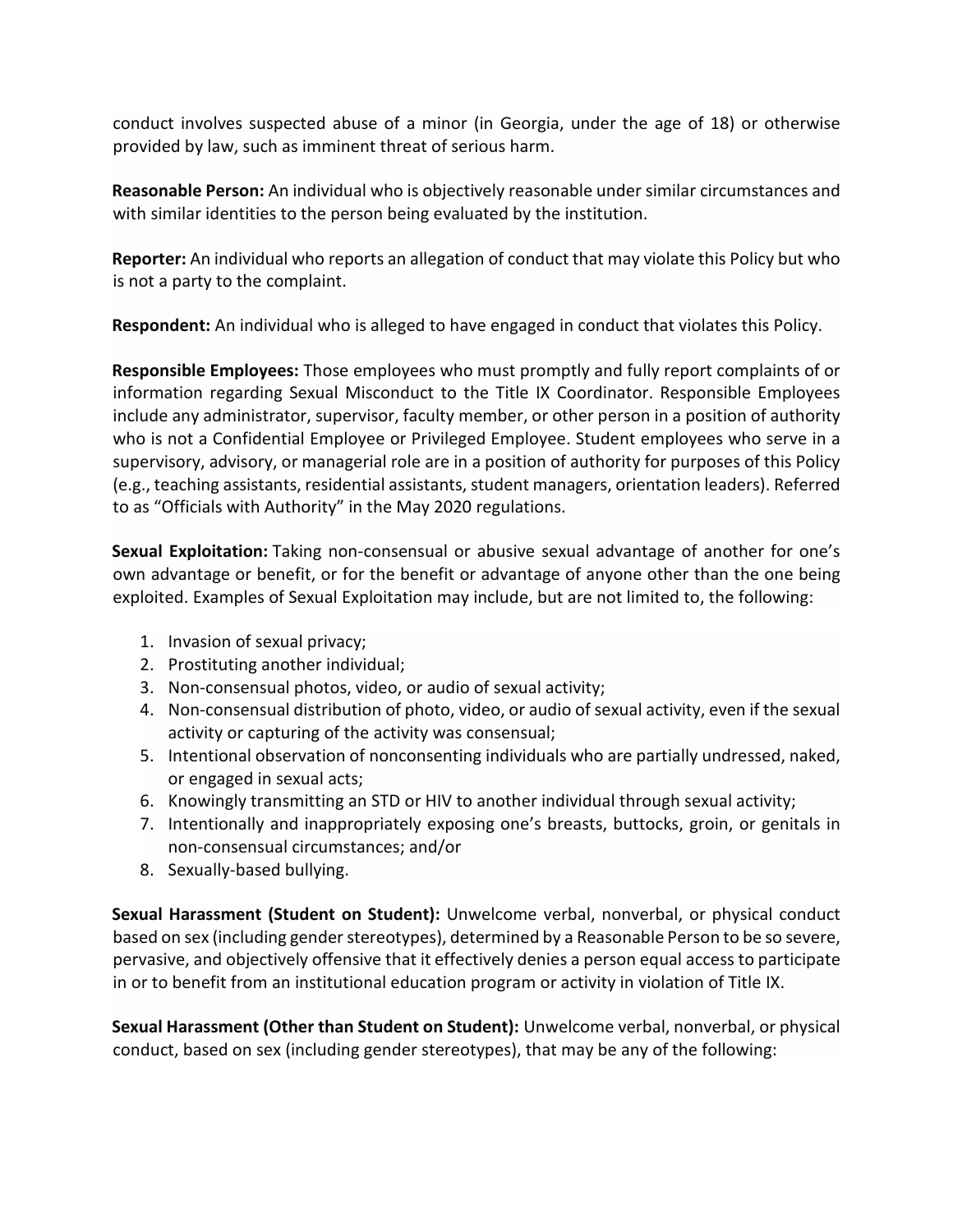- 1. Implicitly or explicitly a term or condition of employment or status in a course, program, or activity;
- 2. A basis for employment or educational decisions; or
- 3. Is sufficiently severe, persistent, or pervasive to interfere with one's work or educational performance creating an intimidating, hostile, or offensive work or learning environment, or interfering with or limiting one's ability to participate in or to benefit from an institutional program or activity.

CSU also prohibits unwelcome conduct determined by a Reasonable Person to be so severe, pervasive and objectively offensive that it effectively denies a person equal access to a CSU education program or activity in violation of Title IX.

**Sexual Misconduct:** Includes, but is not limited to, such unwanted behavior as Dating Violence, Domestic Violence, Nonconsensual Sexual Contact, Nonconsensual Sexual Penetration, Sexual Exploitation, Sexual Harassment, and Stalking.

**Stalking:** Engaging in a course of conduct directed at a specific person that would cause a Reasonable Person to fear for their safety or the safety of others or suffer substantial emotional distress.

For the purposes of this definition:

- 1. Course of conduct means two or more acts, including, but not limited to, acts in which the stalker directly, indirectly, or through third parties, by any action, method, device, or means, follows, monitors, observes, surveils, threatens, or communicates to or about a person, or interferes with person's property.
- 2. Substantial emotional distress means significant mental suffering or anguish that may but does not necessarily, require medical or other professional treatment or counseling.

#### IV. **POLICY SECTION**

#### A. **Institutional Reports**

CSU encourages the reporting of all Sexual Misconduct as soon as possible. While there is no statute of limitations on CSU's ability to respond to a report, the ability to respond diminishes with time as information and evidence may be more difficult to secure.

An institutional report occurs when the institution has notice of a complaint. That notice occurs in two instances:

- 1. When a Responsible Employee receives a complaint; or
- 2. When the Title IX Coordinator ("Coordinator") or their designee receives a complaint.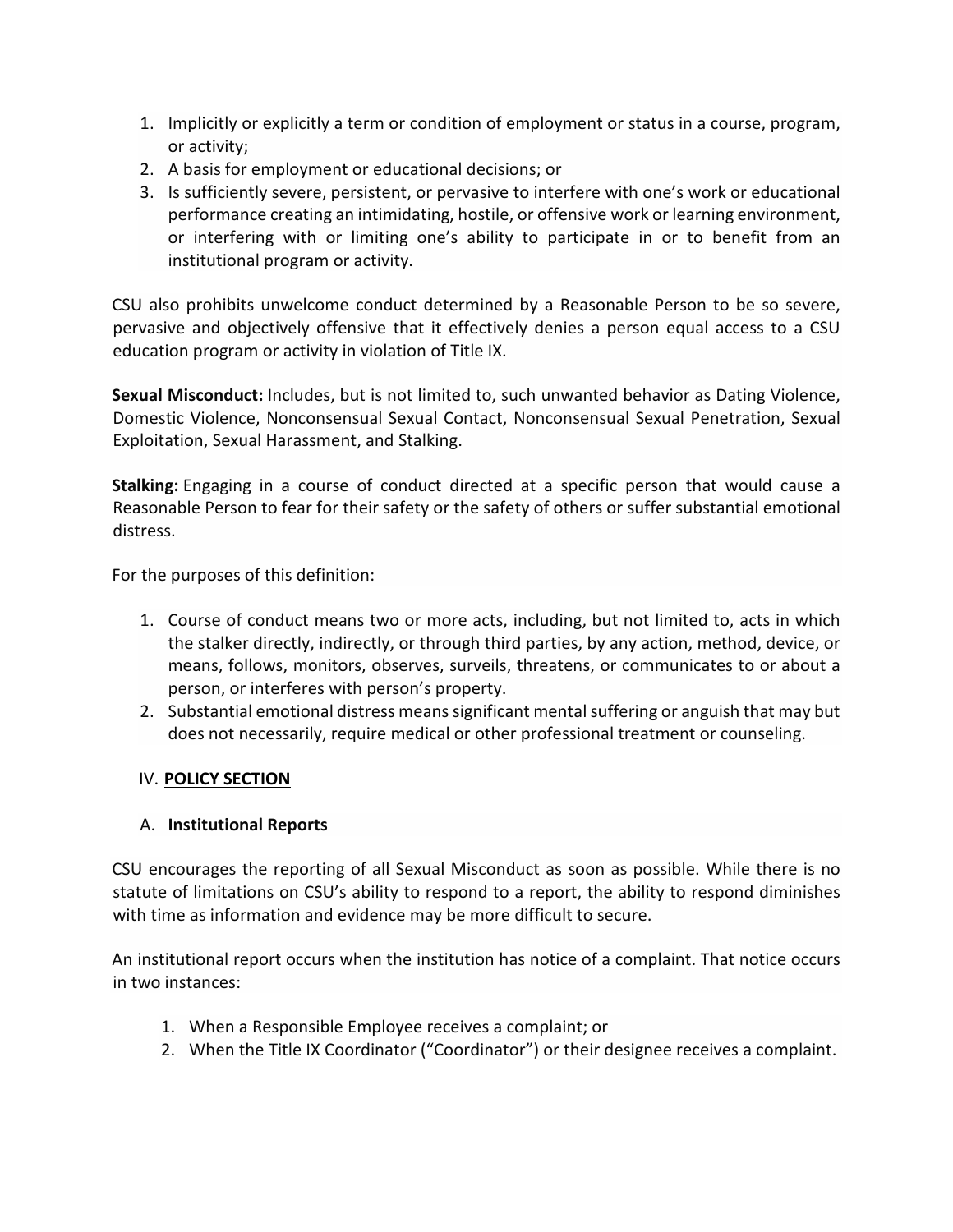Any individual may make a report, but the institution does not have notice of the report until information is known to a Responsible Employee or the Coordinator. The report may be made directly to the Coordinator in multiple formats to include: writing, email, phone, letter, fax, interview, or other method that provides the basis of the complaint of Sexual Misconduct.

The Title IX Coordinator is Lauren Jones McKown, J.D.; she can be reached at jones lauren3@columbusstate.edu, 706.507.8757 (phone), or 706.07.8775 (fax); her office is located in the Schuster Student Success Center Room 110. The University mailing address is 4225 University Avenue, Columbus, GA 31907.

Dr. Aaron "Chip" Reese serves as a Deputy Title IX Coordinator; he can be reached at reese aaron@columbusstate.edu, 706.507.8652 (phone), or 706.507.8735 (fax); his office is in the Campus Recreation Center Room 234.

Rodger Page also serves as a Deputy Title IX Coordinator; he can be reached at page rodger@columbusstate.edu, 706.507.8779 (phone); his office is in Courtyard Clubhouse 102.

Shanita L. Pettaway, J.D., Ph.D. also serves as a Deputy Title IX Coordinator; she can be reached at [pettaway\\_shanita@columbusstate.edu,](mailto:pettaway_shanita@columbusstate.edu) 706.507.8904 (phone); her office is in Richards Hall Room 206.

There is no specific information required to constitute a report; however, the report should contain as much information as can be provided - such as: (1) the type of misconduct alleged; (2) the name and contact information of the individual(s) accused of misconduct; (3) the date(s), time(s), and place(s) of the misconduct; (4) the name(s) and contact information of any individual(s) with knowledge of the incident; (5) whether any tangible evidence has been preserved; and (6) whether a criminal complaint has been made. Reporting options are included on the Title IX website. Sexual Misconduct can be reported anonymously as provided on the Title IX website. Individuals should understand, however, that it will be more difficult for the institution to respond and to take action upon anonymous reports.

Complainants, or anyone with knowledge of Sexual Misconduct, may file a report with a Responsible Employee or the Coordinator. That Responsible Employee must provide a complete reporting of all information known to them to the Coordinator. Responsible Employees informed about Sexual Misconduct allegations should not attempt to resolve the situation, but must notify and report all relevant information to the Coordinator as soon as practicable.

Upon receipt of an institutional report, the Coordinator will contact the Complainant. That contact will discuss the availability of supportive measures, the invitation to discuss their wishes with respect to implementation of supportive measures, and explain the process of filing a complaint. An institutional report does not automatically prompt an investigation.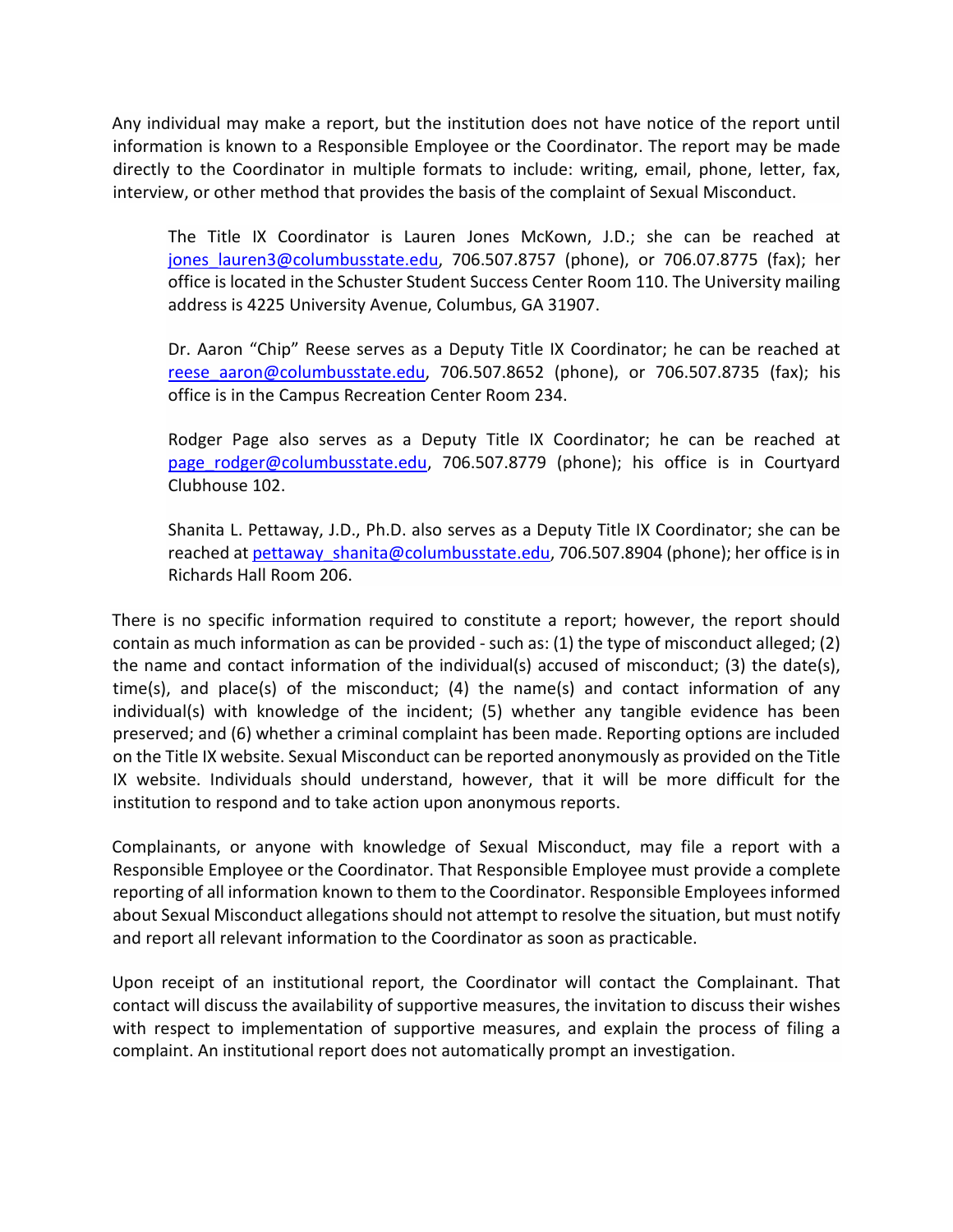The Coordinator shall notify the System Director of any allegation(s) of Sexual Misconduct that could, standing alone as reported, lead to the suspension, expulsion, termination, and/or administrative leave with or without pay of the Respondent(s). The System Director will work with the institution to determine whether any support services or interim measure(s) are necessary and to assign an investigator(s) who will work under the direction of the System Director or designee, if directed by System Director. If an allegation is not initially identified as one that would lead to the suspension, expulsion, termination, and/or administrative leave with or without pay of the Respondent(s), but facts arise during the course of the investigation that could lead to the Respondent's suspension, expulsion, termination, and/or administrative leave with or without pay, the Title IX Coordinator shall notify the System Director or designee. The System Director shall have the discretion to oversee the handling of the complaint.

1. Confidential Reports

Confidential Employees or Privileged Employees may receive reports of Sexual Misconduct without the requirement to report that information to the Coordinator, except as dictated by law or professional standards. Upon request by the Complainant, Confidential Employees and Privilege Employees may make a report to the Coordinator within the degree of specificity dictated by the Complainant. Nothing in this Policy shall prevent reporting otherwise obligated by law (i.e., the Clery Act) from reporting information or statistical data as required, this does not include names of parties involved.

2. Law Enforcement Reports

Because Sexual Misconduct may constitute criminal activity, a Complainant also has the option, should the Complainant so choose, to file a report with university police or local police for the Complainant's own protection and that of the surrounding community. The institution may assist the Complainant in reporting the situation to law enforcement officials. Filing a criminal report does not automatically constitute an institutional report.

3. Complaint Consolidation

Complaints may be consolidated when multiple complaints are brought against more than one Respondent, by more than one Complainant against one or more Respondents, cross-complaints between parties are filed, or where the allegations arise out of the same facts or circumstances.

Parties shall have the opportunity to request or to object to the consolidation; however, the institution shall have the authority to make the final determination. For the purpose of this Policy, consolidation may occur during the investigation and/or the adjudication phases of the Sexual Misconduct process.

4. Complaint Dismissal

CSU is permitted, but not required, to dismiss complaints on the following grounds: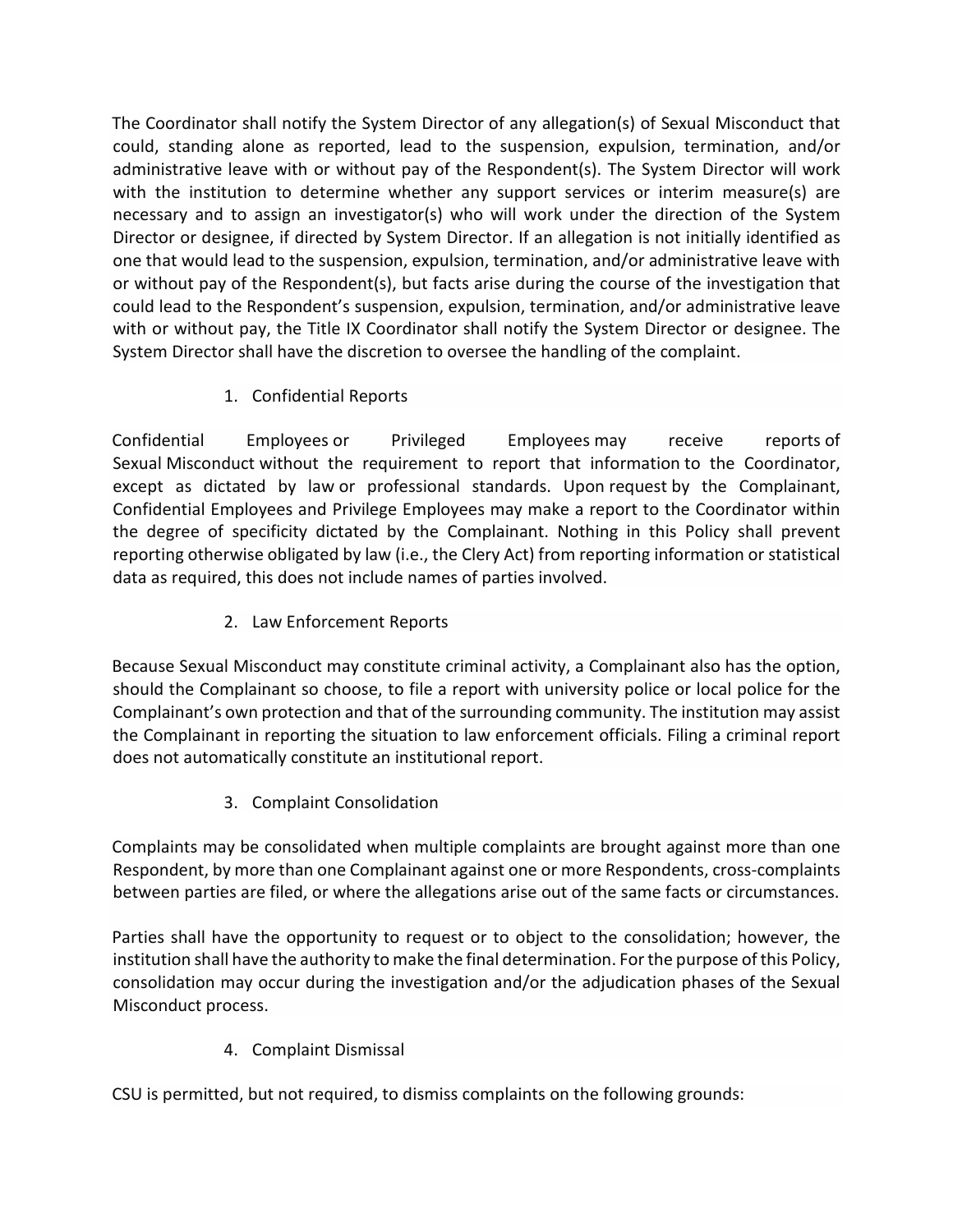- 1. The alleged conduct, even if proved, would not constitute Sexual Misconduct;
- 2. The Complainant notifies the Coordinator in writing that they would like to withdraw the complaint;
- 3. The Respondent is no longer enrolled or employed at CSU; or
- 4. There are circumstances that prevent CSU from gathering evidence sufficient to reach a determination regarding the complaint.

The parties shall receive simultaneous written notice of the dismissal and the reason(s) for the dismissal. The parties shall have a right to appeal the decision to dismiss the complaint.

5. Retaliation

Anyone who has made a report or complaint, provided information, assisted, participated, or refused to participate in any manner in the Sexual Misconduct Process, shall not be subjected to retaliation. Anyone who believes that they have been subjected to retaliation should immediately contact the Coordinator or their designee. Any person found to have engaged in retaliation in violation of this Policy shall be subject to disciplinary action.

## 6. False Complaints

Individuals are prohibited from knowingly making false statements or knowingly submitting false information to a USG or CSU official. Any person found to have knowingly submitted false complaints, accusations, or statements, including during a hearing, in violation of this Policy shall be subject to appropriate disciplinary action (up to and including suspension, expulsion, termination, and/or administrative leave with or without pay) and adjudicated under the appropriate institutional process.

#### 7. Amnesty

Individuals should be encouraged to come forward and to report Sexual Misconduct notwithstanding their choice to consume alcohol or to use drugs. Information reported by a student during an investigation concerning the consumption of drugs or alcohol will not be used against the particular student in a disciplinary proceeding or voluntarily reported to law enforcement; however, students may be provided with resources on drug and alcohol counseling and/or education, as appropriate. Nevertheless, these students may be required to meet with staff members in regards to the incident and may be required to participate in appropriate educational program(s). The required participation in an educational program under this amnesty procedure will not be considered a sanction. Nothing in this provision shall prevent a staff member who is otherwise obligated by law (i.e., the Clery Act) to report information or statistical data as required.

8. Recusal/Challenge for Bias

Any party may challenge the participation of any institution official, employee or student panel member in the process on the grounds of personal bias by submitting a written statement to the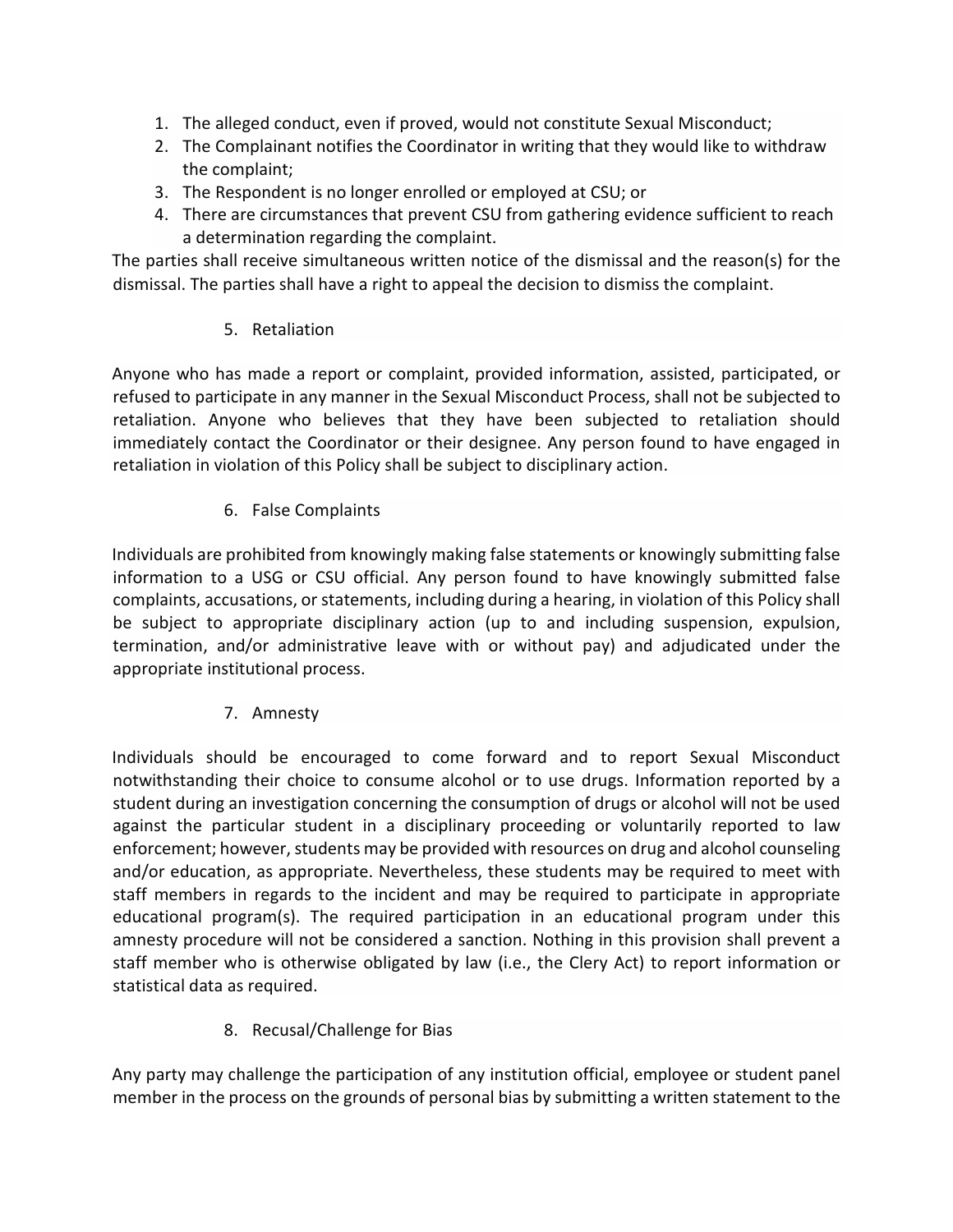Title IX Coordinator setting forth the basis for the challenge. If the Title IX Coordinator is the subject of recusal or challenge, it may be submitted to the General Counsel. The designee shall not be the same individual responsible for investigating or adjudicating the conduct allegation. The written challenge should be submitted within a reasonable time after the individual knows or reasonably should have known of the existence of the bias. The institution's designee will determine whether to sustain or deny the challenge and, if sustained, the replacement to be appointed.

## 9. Training

All institutional participants in the sexual misconduct resolution process, including coordinators, investigators, panelists, hearing officers, advisors, and appellate officers, shall receive appropriate annual training as directed by the System Director or Coordinator and required by the Clery Act and Title IX.

## B. **Responding to Reports of Sexual Misconduct**

1. Support Services

Once the Title IX Coordinator has received information regarding an allegation of Sexual Misconduct, the parties will be provided written information about support services. Support services are non-disciplinary, non-punitive individualized services offered as appropriate, as reasonably available, and without charge that are made available to the parties before or after the filing of a complaint or where no complaint has been, or will be, filed. Support services include counseling, advocacy, housing assistance, academic support, disability services, health and mental services, and other services, available at CSU and the surrounding area. Available support services are listed on the Title IX website.

2. Interim Measures

Interim measures may be implemented at any point after the institution becomes aware of an allegation of Sexual Misconduct and should be designed to protect any individual in the CSU or USG communities. Such measures are designed to restore or to preserve equal access to the education program or activity without unreasonably burdening either party, including measures designed to protect the safety of all parties or the campus community or to deter Sexual Misconduct and Retaliation. Interim measures must be provided consistent with the provisions in applicable USG and CSU policies and procedures.

3. Emergency Removal

Emergency removal should only occur where necessary to maintain safety and should be limited to those situations where the Respondent poses a serious and immediate danger or threat to persons or property. In making such an assessment, the institution should consider the existence of a significant risk to the health or safety of the Complainant or the campus community; the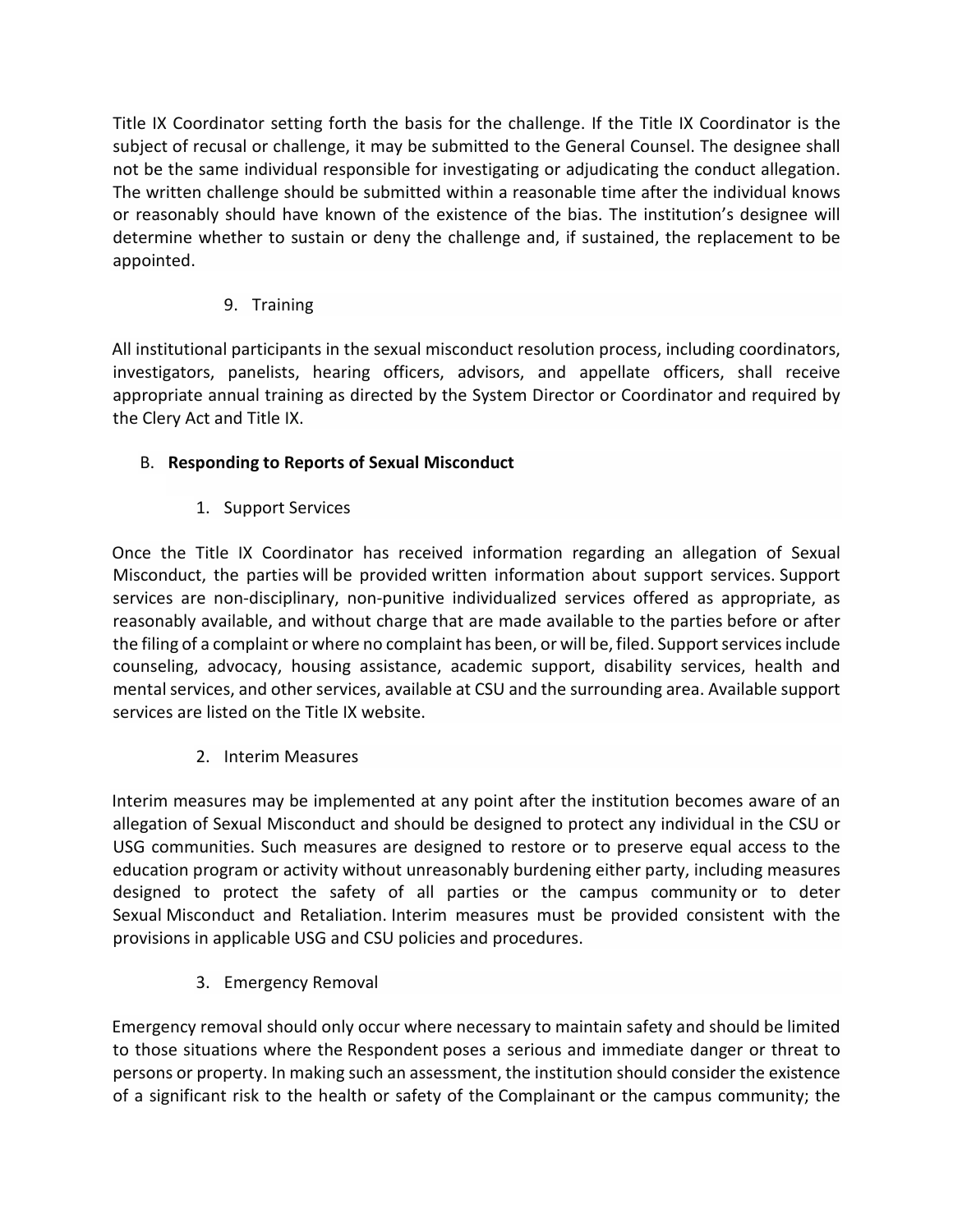nature, duration, and severity of the risk; the probability of potential injury; and whether less restrictive means can be used to significantly mitigate the risk.

4. Jurisdiction

CSU shall take necessary and appropriate action to protect the safety and well-being of its community. Sexual Misconduct allegedly committed is addressed by this Policy when the misconduct occurs on CSU property, at institution-sponsored or affiliated events, or off-campus, as defined by other USG or CSU policies.

5. Advisors

Both the Complainant and the Respondent, as parties to the matter, shall have the opportunity to use an advisor (who may or may not be an attorney) of the party's choice at the party's own expense. The advisor may accompany the party to all meetings and may provide advice and counsel to their respective party throughout the Sexual Misconduct Process, including providing questions, suggestions and guidance to the party, but may not actively participate in the process except as outlined in BOR 6.7.4 (D). All communication during the Sexual Misconduct Process will be between the institution and the party, not the advisor. With the party's permission, the advisor may be copied on all communications.

6. Informal Resolutions

Allegations of Sexual Misconduct may be resolved informally. The Complainant, the Respondent, and the institution must agree to engage in the informal resolution process and to the terms of the informal resolution. The Complainant and the Respondent have the option to end informal resolution discussions and request a formal process at any time before the terms of an informal resolution are reached. However, matters resolved informally shall not be appealable.

7. Timeframe

Efforts will be made to complete the investigation and resolution within 120 University business days; days toll from the date the formal complaint is received and end with the exhaustion of the appellate process. Temporary delays and limited extensions may be granted by the institution for good cause throughout the investigation and resolution process. The parties will be informed in writing of any extension or delay and the applicable reason. The institution shall keep the parties informed of the status of the investigation and resolution.

## C. **Responding to Reports of Sexual Harassment Pursuant to Title IX**

The Title IX regulations require special handling of complaints of sexual harassment, as defined in the regulations and provided below. The following section outlines the required specialized handling of these matters that may differ from handling of Sexual Misconduct, as defined herein. Unless expressly mentioned in this section, other provisions of this Policy shall apply to all alleged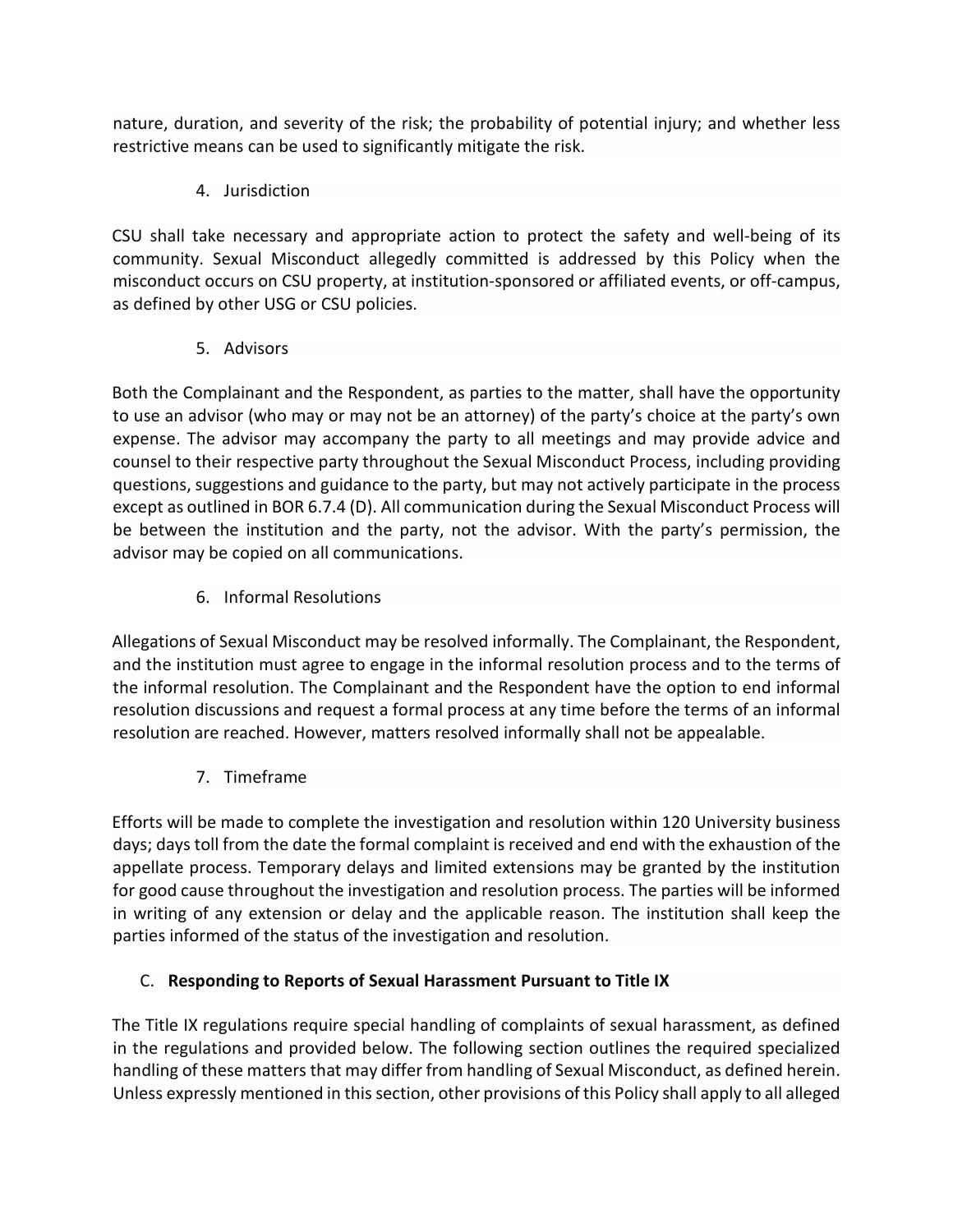Sexual Misconduct. Other Title IX sex-discrimination allegations are handled pursuant to other applicable USG and/or CSU policies.

1. Definition of Sexual Harassment

Under Title IX sexual harassment means conduct on the basis of sex that satisfies one or more of the following:

- 1. An employee conditioning the provision of an aid, benefit, or service of the institution on an individual's participation in unwelcome sexual conduct;
- 2. Unwelcome conduct determined by a reasonable person to be so severe, pervasive, and objectively offensive that it effectively denies a person equal access to the institution's education program or activity; or
- 3. "Sexual assault" as defined by the Clery Act and "dating violence," "domestic violence," and "stalking," as defined by the VAWA Amendments and provided in III Definitions above.
	- 2. Jurisdiction

Alleged misconduct is addressed by Title IX when the misconduct occurs against a person in the United States on CSU property, at CSU-sponsored or affiliated events where the institution exercises substantial control over both the Respondent and the context, or in buildings owned or controlled by a student organization that is officially recognized by the institution.

3. Formal Complaints

Receipt of a Formal Complaint will trigger an investigation and/or resolution with an informal resolution. In order to file a Formal Complaint, the Complainant must be participating in or attempting to participate in one of CSU's education programs or activities occurring within the United States at the time of the filing.

4. Informal Resolution

Formal Complaints may be resolved informally, except when an allegation is made by a student against an CSU employee. All of the following must be met in order to proceed with the informal resolution process:

- 1. The parties have received written notice of the allegations.
- 2. The parties have received written explanation of the informal process to include, but not limited to:
	- a. Written agreement of the parties to initiate the informal resolution process;
	- b. Written notice that the parties may withdraw from the process at any time prior to the agreement of the terms of the resolution; and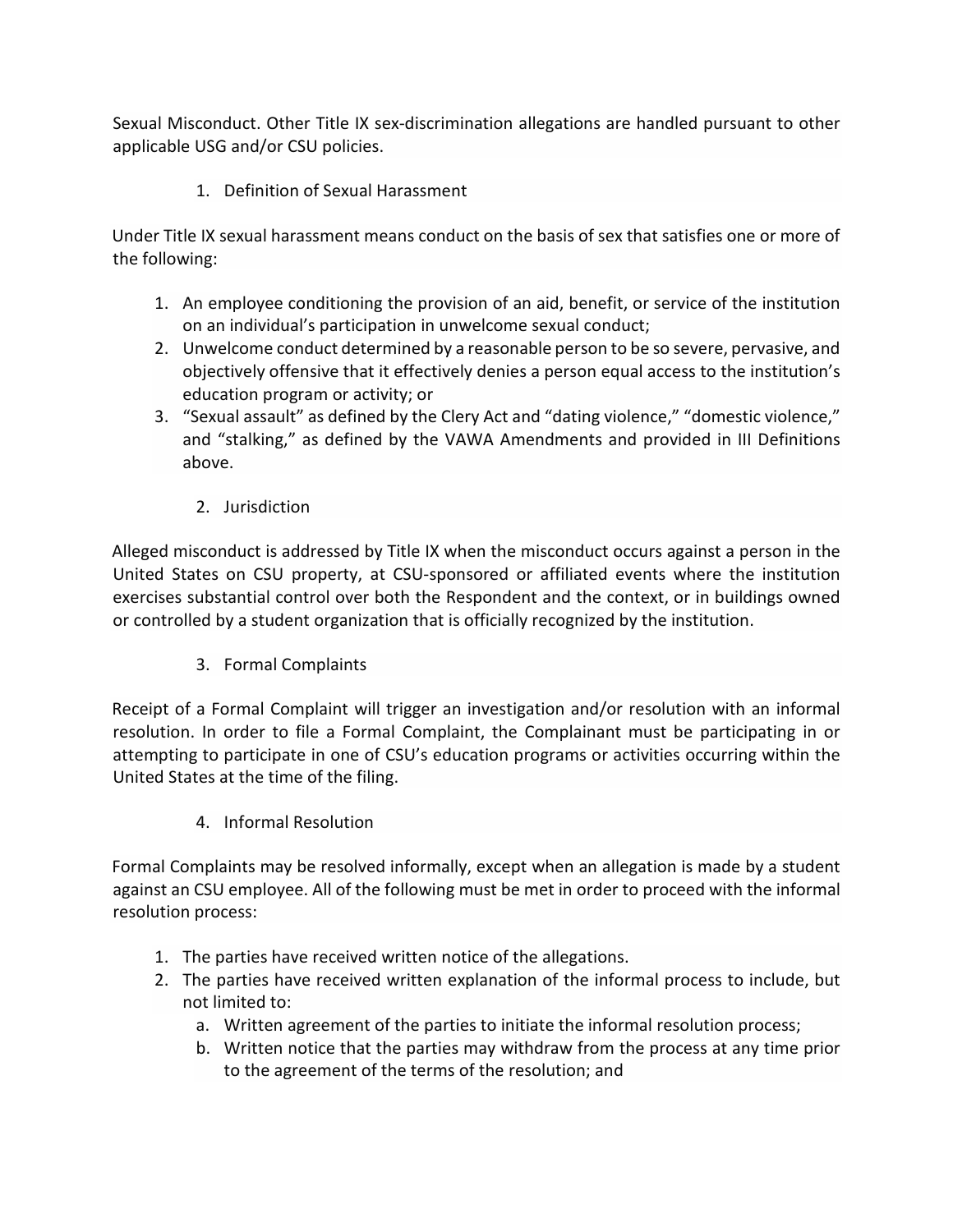- c. Written notice that the final resolution precludes any further institutional actions on the allegations.
- 3. The institution has agreed to engage in the informal resolution process.
	- 5. Advisors

Both the Complainant and the Respondent, as parties to the matter, shall have the opportunity to use an advisor (who may or may not be an attorney) of the party's choice. The advisor may accompany the party to all meetings and may provide advice and counsel to their respective party throughout the Sexual Misconduct Process but may not actively participate in the process except to conduct cross-examination at the hearing. If a party chooses not to use an advisor during the investigation, the institution will provide an advisor for the purpose of conducting cross-examination on behalf of the relevant party. These advisors are not required to draft the questions, they are only required to ask the questions provided by the party they are assigned to.

All communication during the Sexual Misconduct Process will be between the institution and the party, not the advisor. The institution will copy the party's advisor prior to the finalization of the investigation report when the institution provides the parties the right to inspect and review directly related information gathered during the investigation. With the party's permission, the advisor may be copied on all communications.

#### V. **PROCEDURES**

#### **A. Investigations**

All Sexual Misconduct investigations involving a student Respondent shall follow the investigation process set forth in USG Section 4.6.5, Standards for Institutional Student Conduct Investigation and Disciplinary Proceedings and CSU's adaption thereof.

All Sexual Misconduct investigations involving an employee Respondent shall be addressed utilizing Board and institutional employment policies and procedures.

## **B. Adjudication: Hearings, Possible Sanctions, and Appeals**

All Sexual Misconduct hearings, sanctions, and appeals, except as provided below, involving a student Respondent, shall follow the hearing and resolution process set forth in this Policy and USG Section 4.6.5, Standards for Institutional Student Conduct Investigation and Disciplinary Proceedings and CSU's adaption thereof.

All Sexual Misconduct adjudication involving an employee Respondent shall be addressed utilizing Board and institutional employment policies and procedures.

Rules of Decorum are provided as Addendum 1 to this Policy.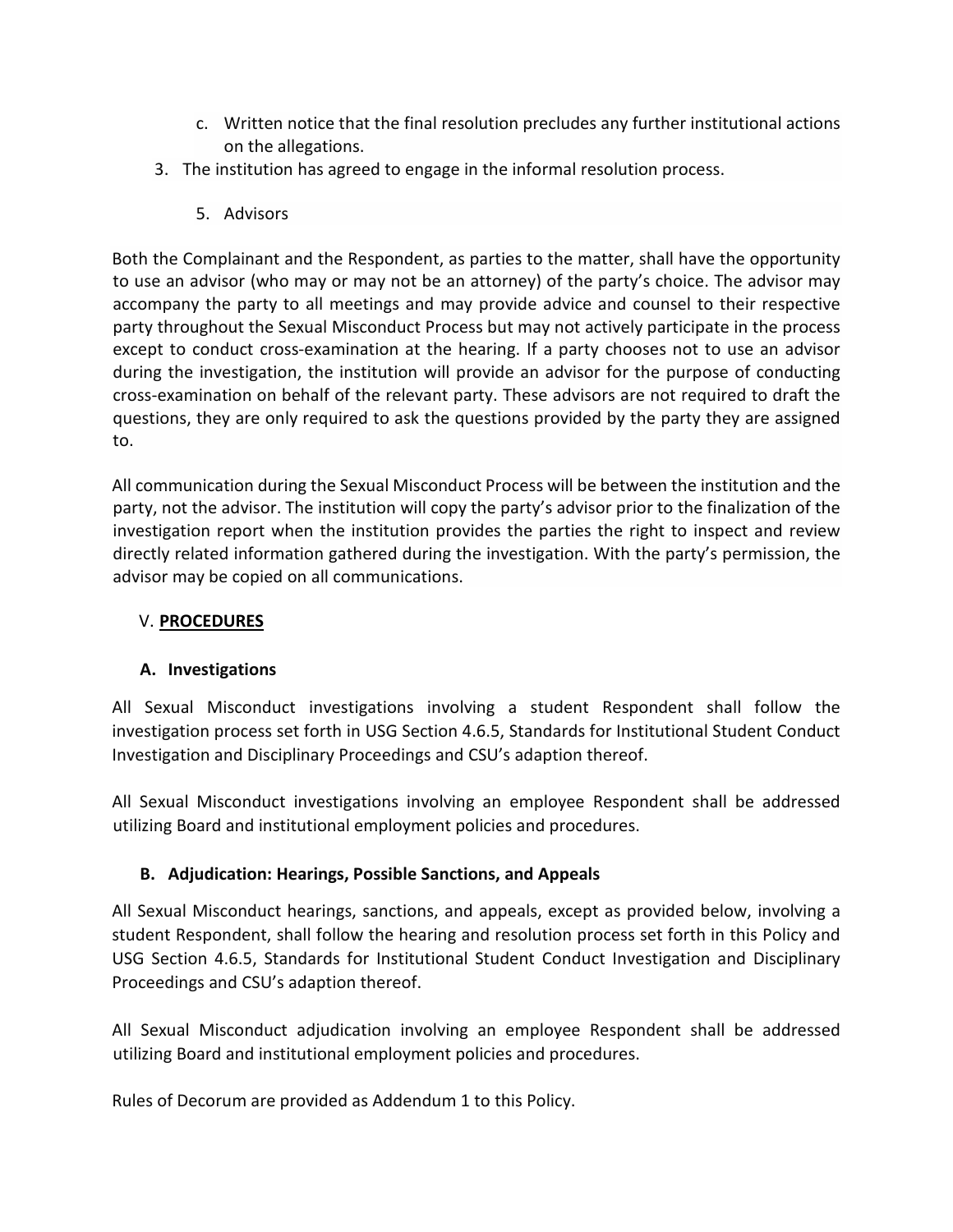## **C. Appeals of Complaint Dismissal**

Appeals of a Complaint Dismissal as provided above must be made in writing and must be submitted within five University business days of the date of the written notice of dismissal.

### 1. Student Respondents

If the Respondent is a student or former student, the appeal should be made to and addressed by the Vice President for Student Affairs (VPSA) or their designee. The appeal shall be a review of the record only, and no new meeting with either party is required. The VPSA may affirm the decision to dismiss or may remand the complaint to the Coordinator to consider additional information before moving forward with the dismissal, informal resolution, or investigation. The VPSA shall then issue a written decision simultaneously to the parties within a reasonable time period.

The decision of the VPSA may be appealed in writing within five University business days of the date of the VPSA decision letter to the CSU President. The President may affirm the VPSA's decision or may remand the complaint to the Coordinator to consider additional information before moving forward with the dismissal, informal resolution, or investigation. The President shall then issue a written decision simultaneously to the parties within a reasonable time period. The President's decision shall be the final decision of the institution.

## 2. Employee Respondents

If the Respondent is an employee or former employee, the appeal should be made to and addressed by the Chief Human Resources Officer (CHRO) or their designee. The appeal shall be a review of the record only, and no new meeting with either party is required. The CHRO may affirm the decision to dismiss or may remand the complaint to the Coordinator to consider additional information before moving forward with the dismissal, informal resolution, or investigation. The CHRO shall then issue a written decision simultaneously to the parties within a reasonable time period.

The decision of the CHRO may be appealed in writing within five University business days of the date of the CHRO decision letter to the CSU President. The President may affirm the CHRO's decision or may remand the complaint to the Coordinator to consider additional information before moving forward with the dismissal, informal resolution, or investigation. The President shall then issue a written decision simultaneously to the parties within a reasonable time period. The President's decision shall be the final decision of the institution.

3. Other Respondents